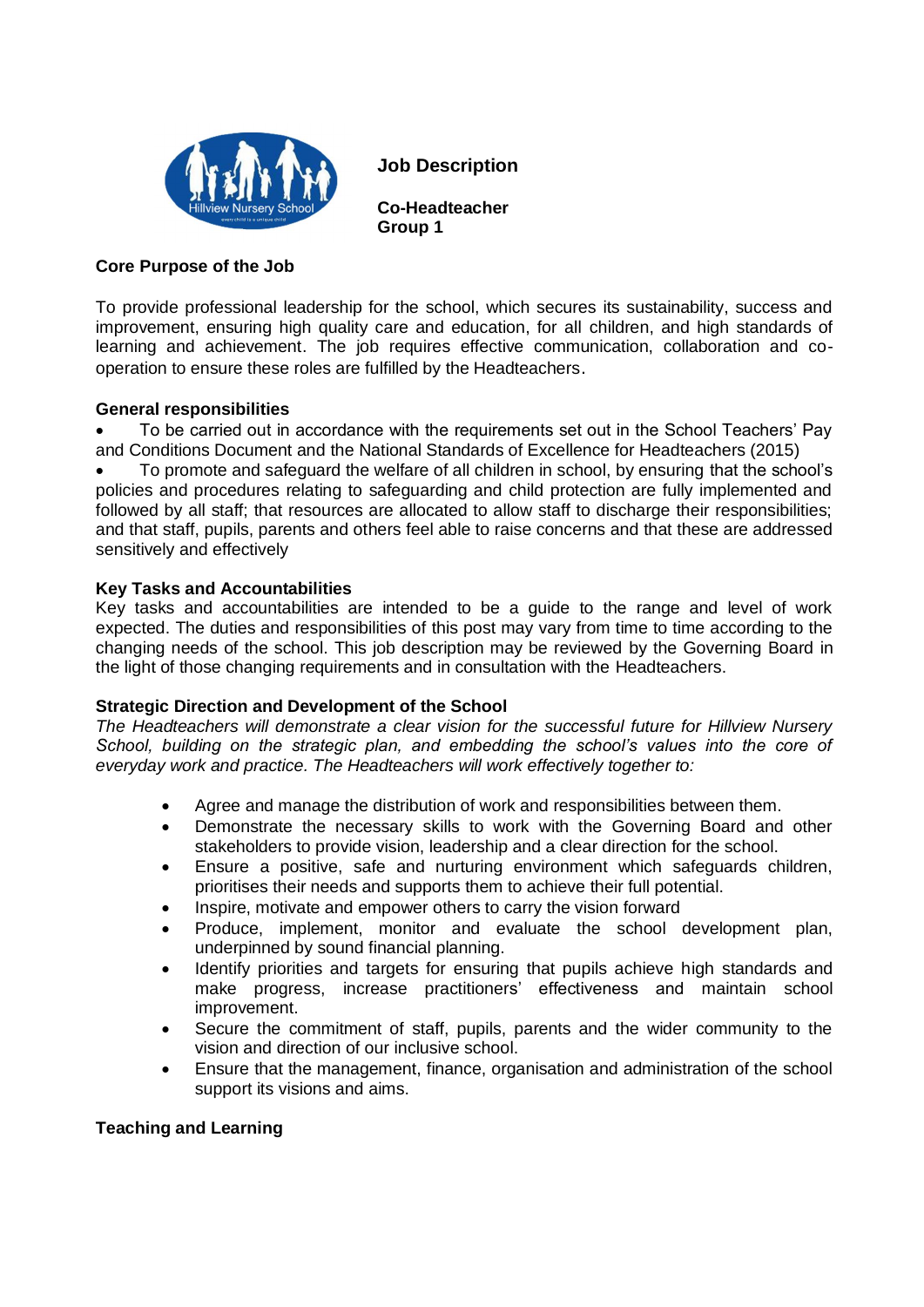*The Headteachers will pursue strategies for developing learning for all group of pupils, ensuring that good and outstanding teaching is at the core of everything we do. The Headteachers will work effectively together to:*

- Promote and secure outstanding teaching, effective learning, high standards of achievement and outstanding behaviour.
- Develop a broad curriculum and build a school culture which takes account of the richness and diversity of the school's communities.
- Determine, organise, implement and monitor the curriculum and its impact, in order to identify and act on areas for improvement.
- Monitor and evaluate the quality of teaching and standards of care, learning and achievement of all pupils, including those with special and additional needs, in order to set and meet challenging, realistic targets for improvement.
- Undertake rigorous school self-evaluation and work with external stakeholders to understand strengths and weaknesses in teaching, including the preparation of focused plans and targeted actions to further develop the learning outcomes for all children.
- Create and maintain an effective partnership with parents to support and improve children's learning and personal development.

# **Leading and Working with Staff**

*The Headteachers will show charismatic leadership and adept management, while striving to bring out the best in staff. The Headteachers will work effectively together to:*

- Motivate, support and challenge staff to secure job satisfaction, and excellent outcomes for children.
- Ensure robust and effective systems are in place for effective recruitment, induction, professional development and appraisals.
- Develop and manage appropriate and effective CPD for staff to ensure they have the potential to achieve the agreed aims of the school.
- Regularly review own practice, setting personal targets and taking responsibility for own personal development.
- Effectively manage own workload and that of others to allow an appropriate work-life balance.
- Actively engage with other schools, settings and groups to share best practice and support joint learning.
- Acknowledge the responsibilities of and celebrate the achievements of individuals and teams.

### **Managing the Organisation**

*The Headteachers will make effective and creative use of the school's financial and human resources to ensure a safe, happy and nurturing environment. The Headteachers will work effectively together to:*

- Manage, monitor and review the range, quality, quantity and use of all available resources in order to improve the quality of care and education.
- Work with governors and senior colleagues to develop plans to promote school improvement.
- Attract and retain staff of the highest quality.
- Create an empowering culture in which staff feel able to propose, question and challenge and recognise that they are accountable for the success of the school.
- Continue to monitor the school's organisational structure to meet the school's development needs, and allow for appropriate staff development and succession planning.
- Promote the school, raising its profile and reputation within the community.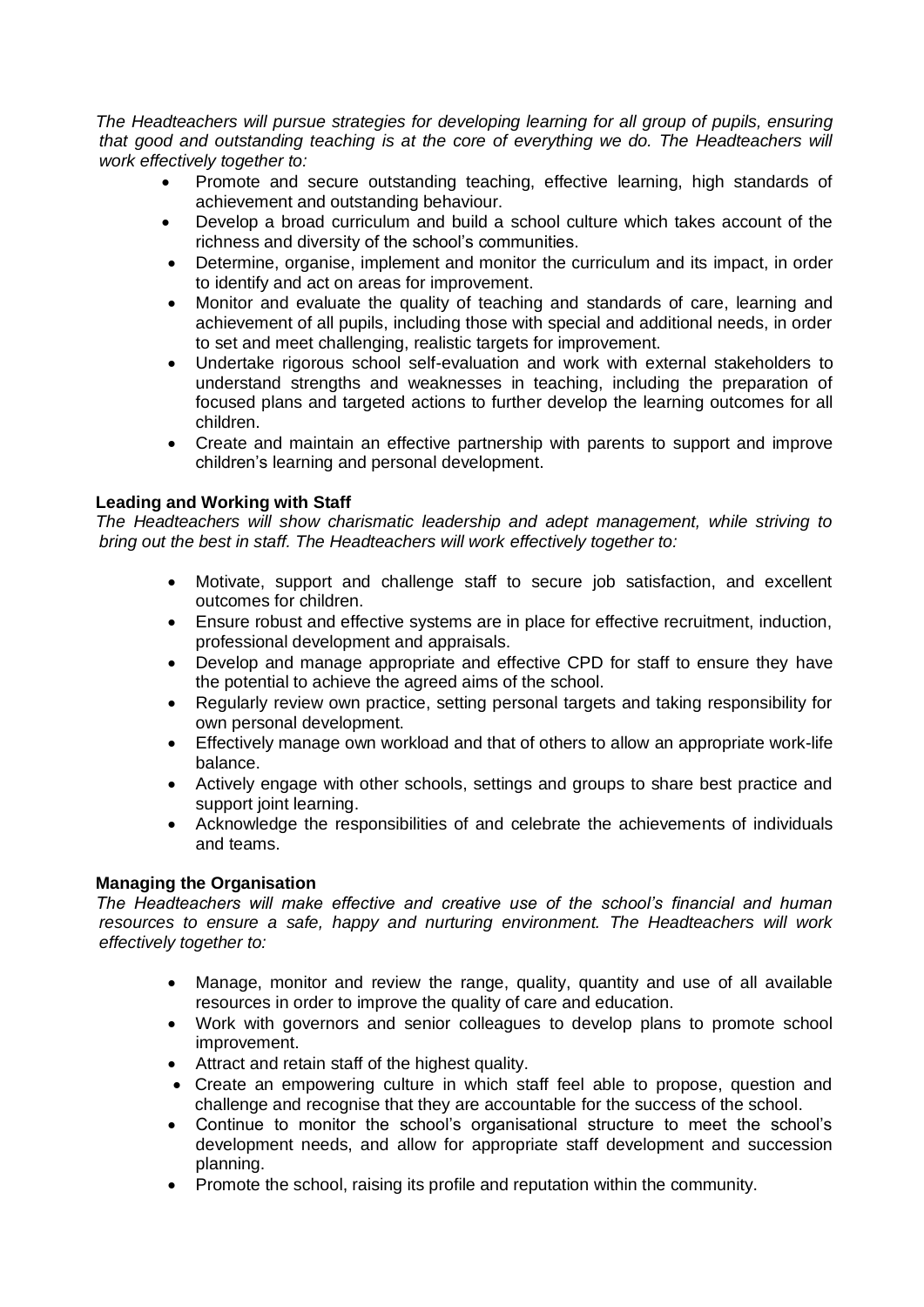- Provide information, advice and support to the Governing Board to enable it to meet its responsibilities.
- Present a coherent and accurate account of the school's performance in a form appropriate to a range of audiences.
- Ensure that all statutory requirements are understood, implemented and up to date.
- Ensure that all safeguarding, welfare, equal opportunities and health and safety requirements are met and exceeded.

#### **Strengthening the Community**

*Hillview Nursery School is an inclusive school and is willing to build a whole community approach to Early Years. The Headteachers will work effectively together to:*

- Ensure learning experiences for pupils are integrated with the wider community and world.
- Collaborate with other agencies in providing for the wellbeing of pupils and their families.
- Collaborate with others schools and the wider community to share expertise and bring mutual benefits to enhance provision.
- Ensure that parents are well informed about the school's curriculum and their children's progress.
- Ensure that the school meets all legal requirements in relation to equal opportunities legislation.
- Ensuring that the school complies with all statutory requirements relating to the provision of education and other relevant legislation and guidance.

*This job description may be amended at any time after consultation with the post.*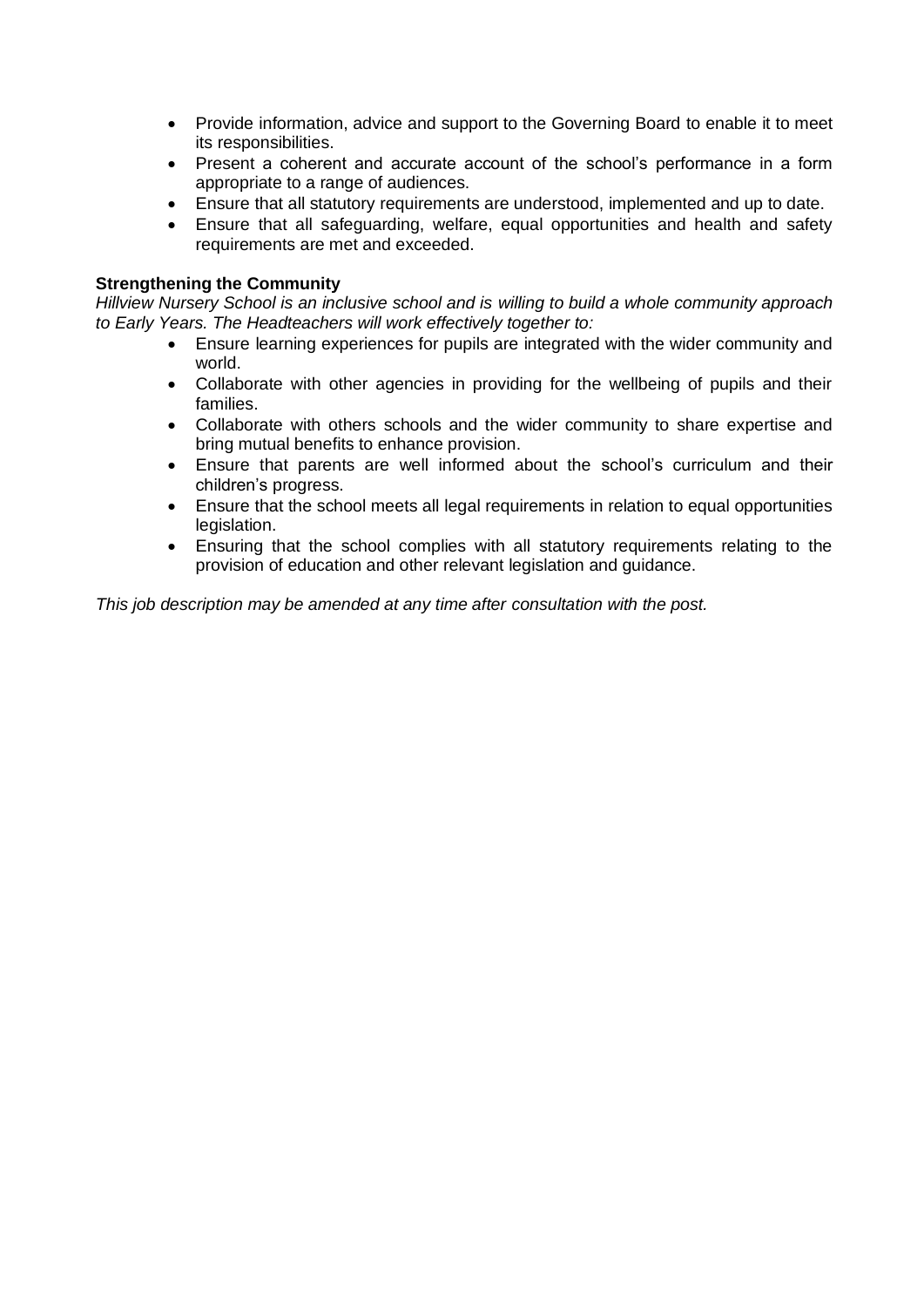# **Person Specification**

| <b>Attributes/Criteria</b>                                                                                                                                                                                                                                                                                                                                                                                                                                                                                                                                                                                                                                                                                                                                                                                                                                                                                                                              | Rank                                                                                                                                                     | <b>Assessment</b>                                        |
|---------------------------------------------------------------------------------------------------------------------------------------------------------------------------------------------------------------------------------------------------------------------------------------------------------------------------------------------------------------------------------------------------------------------------------------------------------------------------------------------------------------------------------------------------------------------------------------------------------------------------------------------------------------------------------------------------------------------------------------------------------------------------------------------------------------------------------------------------------------------------------------------------------------------------------------------------------|----------------------------------------------------------------------------------------------------------------------------------------------------------|----------------------------------------------------------|
| <b>EDUCATION &amp; TRAINING</b><br>Either: BTEC or equivalent, Foundation Degree,<br>$\bullet$<br>BA Degree, Early Years Professional Status<br><b>Teaching Qualification</b><br>$\bullet$<br><b>First Aid Certificate</b><br>$\bullet$<br><b>SEN Training</b><br>$\bullet$<br>Safeguarding training Level 2/3<br>$\bullet$<br>A commitment to continuing personal and<br>$\bullet$<br>professional development                                                                                                                                                                                                                                                                                                                                                                                                                                                                                                                                         | Essential<br>Desirable<br>Desirable<br>Desirable<br>Essential<br>Essential                                                                               | Evidenced in:<br>application<br>$\bullet$<br>interview   |
| <b>Professional Knowledge and Experience</b><br>Leadership and Management experience<br>Excellent knowledge and understanding of the<br>$\bullet$<br><b>Early Years Foundation Stage</b><br>Secure knowledge of Health and Safety<br>$\bullet$<br>Legislation/procedures with regard to Early<br>Years<br>Experience of managing budgets<br>٠<br>Secure knowledge of child development and<br>$\bullet$<br>behaviour<br>Secure understanding and experience of<br>$\bullet$<br><b>Special Educational Needs</b><br>Sound knowledge and understanding of<br>$\bullet$<br>Safeguarding Children and Safer Recruitment<br>Understanding of equal opportunities and<br>$\bullet$<br>diversity<br>Experience of creating, implementing and<br>$\bullet$<br>monitoring effectiveness of policies and<br>procedures<br>Experience of being able to sustain working<br>relationships with children, staff, parents, and<br>the wider community                  | Essential<br>Essential<br>Essential<br>Essential<br>Essential<br>Essential<br>Essential<br>Essential<br>Essential<br>Essential                           | Evidenced in:<br>application<br>$\bullet$<br>interview   |
| <b>Professional Skills</b><br>Ability to demonstrate effective leadership and<br>work as part of a team<br>The ability to articulate a clear vision of how the<br>school might develop<br>To be able to carry out administration and<br>$\bullet$<br>financial tasks effectively<br>Ability to work on own initiative and prioritise<br>٠<br>workload<br>Ability to initiate and implement ideas<br>٠<br>Good planning and organisational skills<br>$\bullet$<br>Computer literate<br>$\bullet$<br>To be able to communicate effectively and<br>$\bullet$<br>develop positive relationships with adults,<br>children and outside agencies<br>Ability to write legibly and good presentation<br>$\bullet$<br>skills<br>Ability to use initiative to effectively delegate<br>$\bullet$<br>roles and responsibilities<br>Ability to coach/mentor colleagues to help boost<br>$\bullet$<br>performance<br>Ability to communicate your ethos and vision<br>٠ | Essential<br>Essential<br>Essential<br>Essential<br>Essential<br>Essential<br>Essential<br>Essential<br>Essential<br>Essential<br>Essential<br>Essential | Evidenced in:<br>application<br>interview<br>observation |